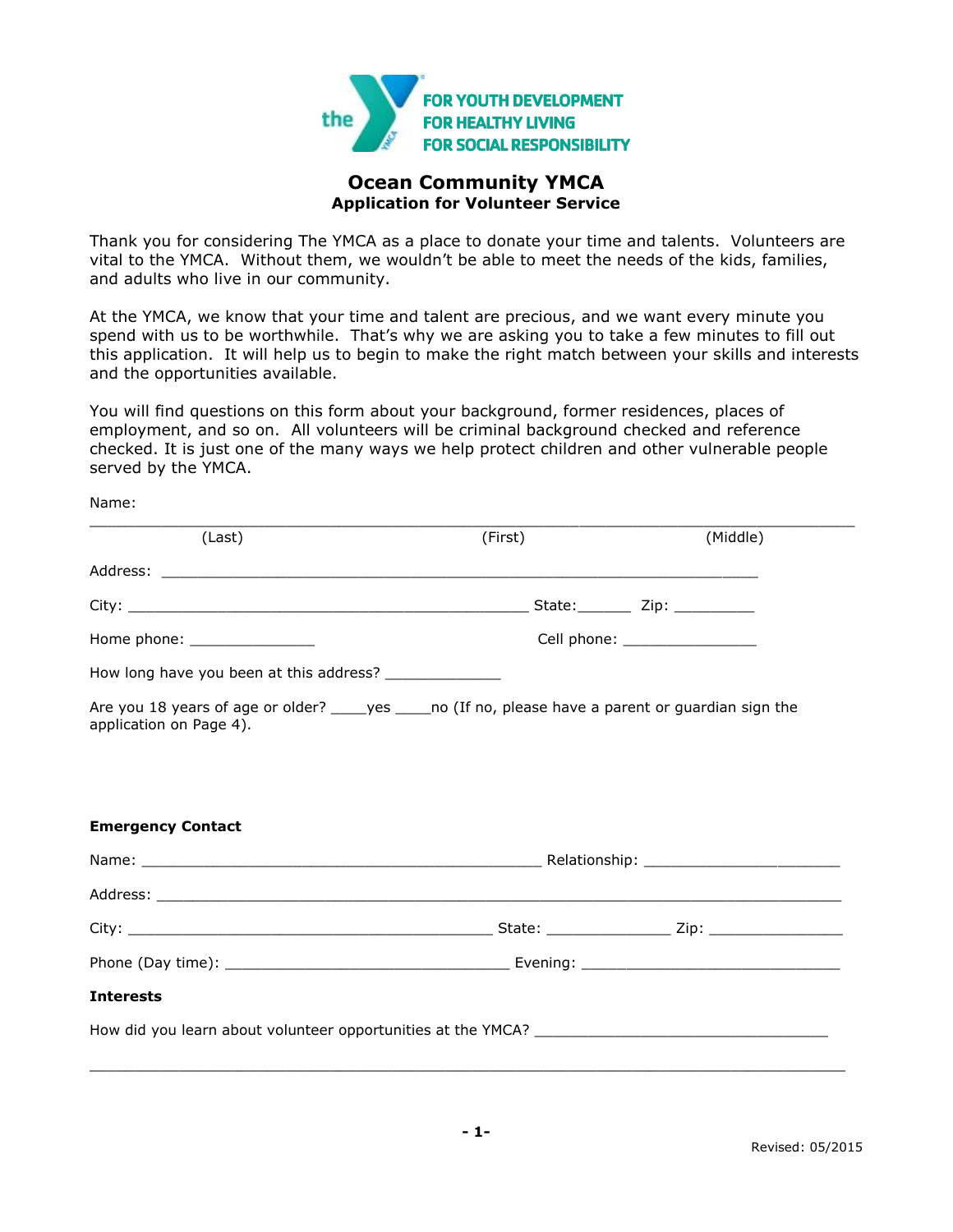Why would you like to volunteer?

Have you heard about any particular volunteer opportunities that interest you?

Are there any particular skills, talents, or interests you would like to share?

What other organizations have you volunteered for, if any?

Are you a member of the YMCA? Yes  $\Box$  No  $\Box$  (Membership is not required)

#### **Residences**

Please list your last two addresses (excluding your current address) starting with the most recent:

| л.,                   |      |       |     |                    |
|-----------------------|------|-------|-----|--------------------|
| <b>Street Address</b> | City | State | Zip | From when to when? |
| 2                     |      |       |     |                    |
| <b>Street Address</b> | City | State | Zip | From when to when? |

### **Employment History**

Please list your last three employers, starting with the most recent:

| Name of organization                   | Employed from when to when?<br>(include month/year) |
|----------------------------------------|-----------------------------------------------------|
| Address                                | Telephone                                           |
| State job title and describe work      |                                                     |
| Name and title of immediate supervisor |                                                     |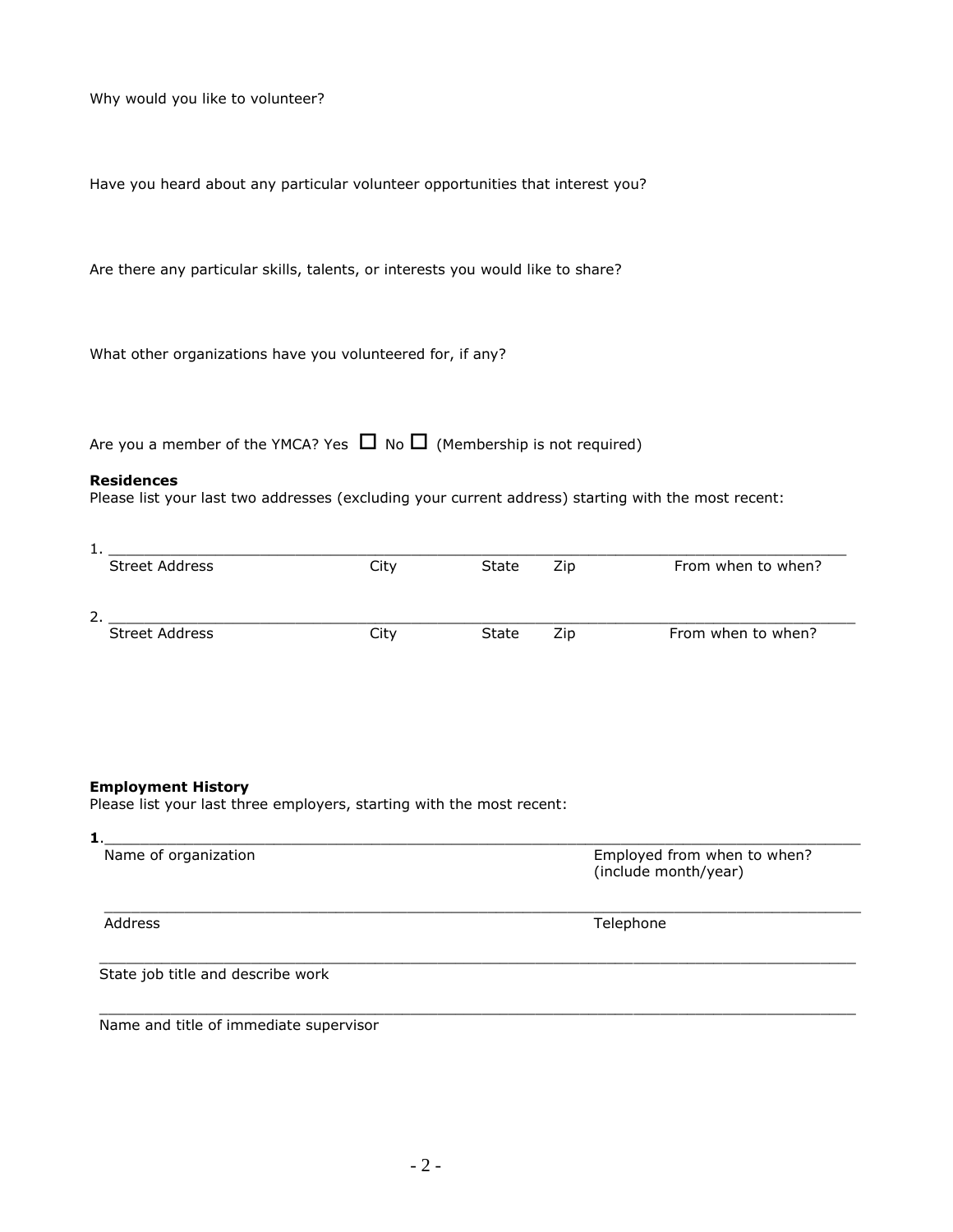Name of organization **Name of organization** Employed from when to when? (include month/year)

| Address                                                                         | Telephone                                           |
|---------------------------------------------------------------------------------|-----------------------------------------------------|
|                                                                                 |                                                     |
| State job title and describe work                                               |                                                     |
| Name and title of immediate supervisor                                          |                                                     |
| 3.                                                                              |                                                     |
| Name of organization                                                            | Employed from when to when?<br>(include month/year) |
| Address                                                                         | Telephone                                           |
| State job title and describe work                                               |                                                     |
| Name and title of immediate supervisor                                          |                                                     |
| <b>Military History</b>                                                         |                                                     |
| Have you ever served as a member of the U.S. armed forces? Yes $\Box$ No $\Box$ |                                                     |
| If yes, which branch of the armed forces did you serve?                         |                                                     |
| Were you honorably discharged? Yes $\Box$ No $\Box$                             |                                                     |

If no, please explain the circumstances of your discharge:

Did you attend service school or receive special training?

**Education** Note: Formal education is not required to be a volunteer. We welcome experience of all kinds!

|                      | Name and Location | Course of study | Start/end<br>dates | Did you<br>graduate? |
|----------------------|-------------------|-----------------|--------------------|----------------------|
| High School          |                   |                 |                    |                      |
| Trade or<br>business |                   |                 |                    |                      |
| College              |                   |                 |                    |                      |
| Other                |                   |                 |                    |                      |

Other skills (caring for children, languages, etc: